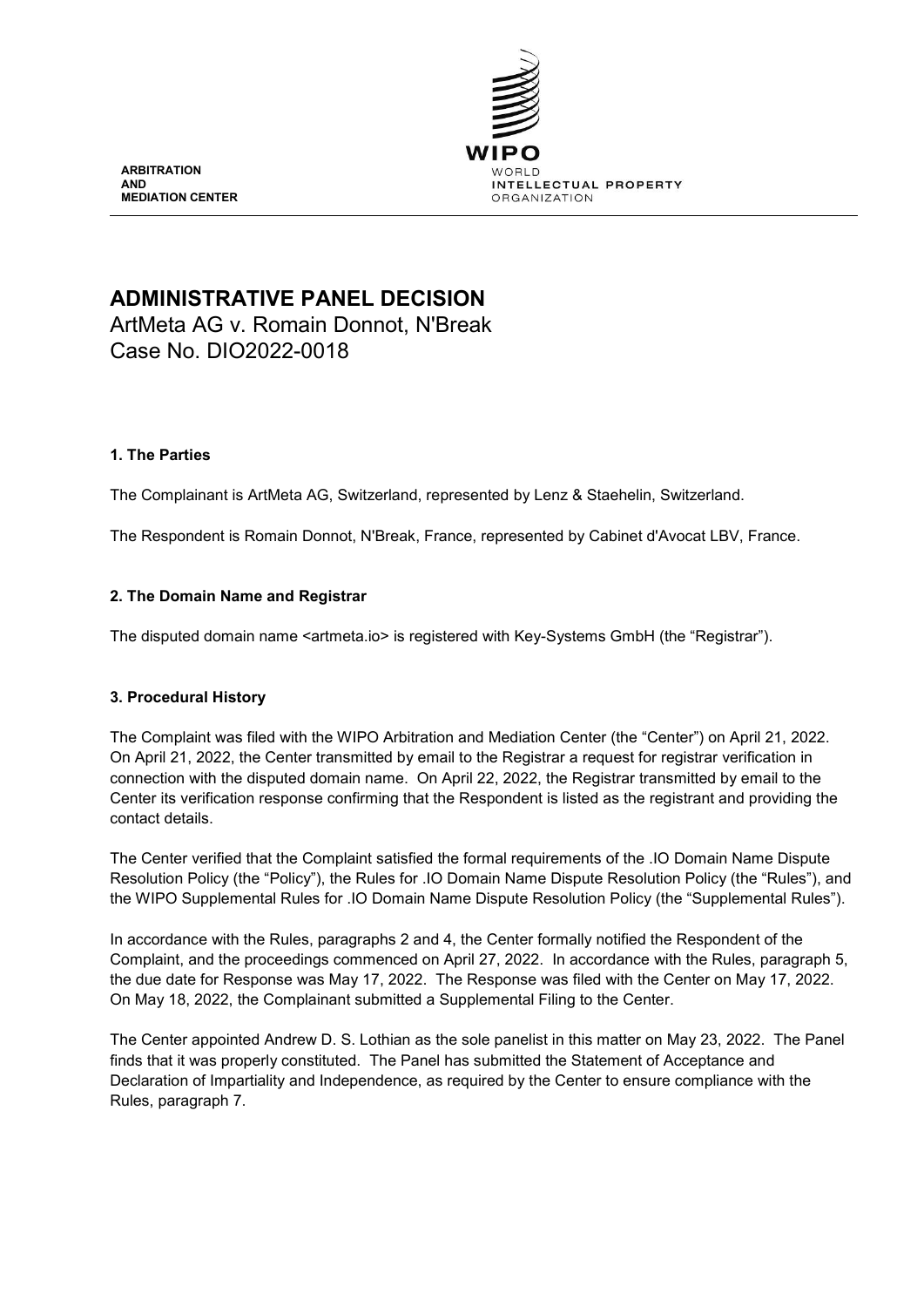### **4. Factual Background**

The present administrative proceeding arises from a business dispute between the Complainant and the Respondent.

The Complainant is a Swiss joint-stock company which has the stated aim of developing and creating a metaverse consisting of a 3D world, in which artists and galleries of the traditional art market are offered new possibilities in the digital space, especially concerning Non-Fungible-Tokens ("NFTs"). The Complainant's Managing Director ("Delegierter des Verwaltungsrates") is Roger Haas.

The Complainant is the owner of Swiss Registered Trademark No. 778543 for the word mark ARTMETA, filed on November 18, 2021 and registered on March 23, 2022 for various goods and services in Classes 9, 28, 35, 36, 37, 38, 39, 41, 42, 43, and 45.

The Respondents are N'Break, a French simplified stock company and its sole owner and employee, Romain Donnot. Unless the context otherwise requires, both N'Break and M. Donnot are together designated as "the Respondent" in this Decision.

From about November 2021 onwards, the Parties collaborated on the creation of a metaverse entitled the "ArtMeta" project. The precise nature and timeline of their relationship is unclear to the Panel, other than that it was based upon a verbal agreement which is now characterized differently by each of them. The Complainant describes the relationship as an agency arrangement (but also refers to there having been an employment relationship in an email to the Respondent dated February 12, 2022). From the Complainant's perspective, the nature of such arrangement was that N'Break was appointed to develop the metaverse and M. Donnot was to work as the Complainant's technical manager. The Complainant produces three invoices dated between December 2021 and January 2022 issued by N'Break to the Complainant for work done in respect of the project entitled "Promotional graphics and services for ArtMeta", "Technical and Development Manager for ArtMeta", and "Technical and Development Manager for ArtMeta project" respectively (Panel's machine translation from French).

The Respondent appears to suggest that the relationship was something more than an agency arrangement, possibly a partnership or joint venture, but does not specify exactly what this was. The Respondent specifically focuses on the fact that it is the copyright owner for the metaverse. Crucially, it is clear that the Respondent sees itself as part of the "Founding Team" for the project along with two other people, one of whom is Roger Haas. For example, the Respondent produces a "Light Paper" document, which appears to have been intended for a fundraising exercise for the "ArtMeta" project, in which such "Founding Team" is specifically named, and in which the Respondent, M. Donnot, is listed as "Partner, CTO, Head of Platform Development @ArtMeta.io". The provenance and authorship of this document, and whether or not it was endorsed by both of the Parties, is unclear. It is not dated, though the media reference contained within it means that it must post-date October 22, 2021. The paper itself indicates an "Activity Schedule" of completed and future activities, including funding rounds and grant funding for the project. While it is not known whether the timeline is accurate, the list of completed activities seem to involve both the Complainant and the Respondent. For example, August 2019 is noted as the founding of the Complainant and a private equity round, while November 2021 to December 2021 covers the set-up of the development team.

The disputed domain name was transferred to the Respondent from its previous owner on or before November 13, 2021 and bears a creation date of November 2, 2021. The associated website appears to be the "metaverse" developed by the Respondent. Prior to the transfer, Mr. Haas negotiated the purchase price of the disputed domain name with its previous owner. The agreed price appears to have been paid in Tethered USD via a digital wallet in the account name "ArtMeta". The funds were received by the seller on December 17, 2021. Mr. Haas asked the seller to work with M. Donnot on the transfer of the disputed domain name. The essence of the present dispute is that M. Donnot placed the disputed domain name into the organization name of N'Break with himself as the registrant contact and has refused to transfer it to the Complainant after the Parties' relationship broke down.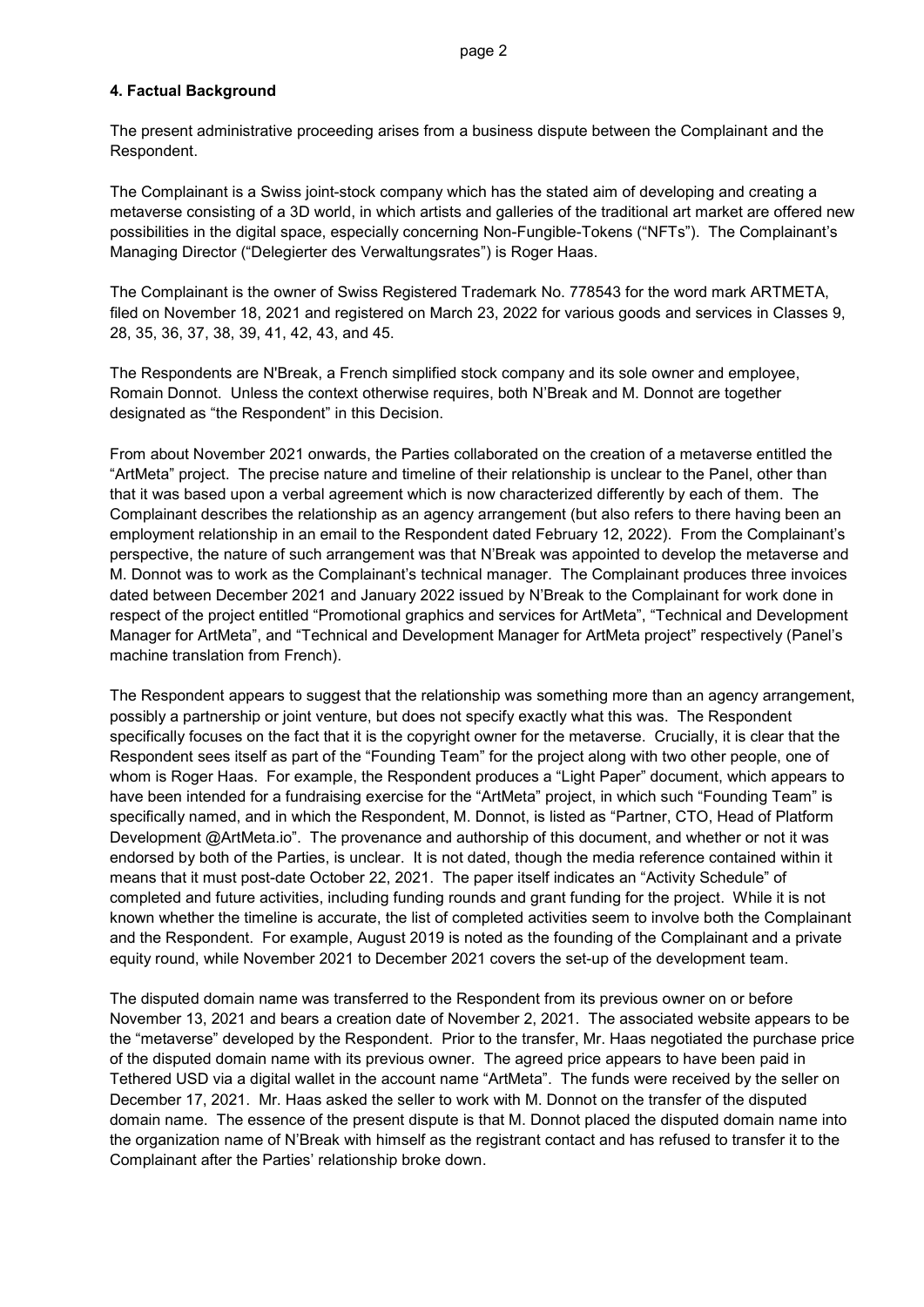In January 2022, disagreements arose between the Parties. From February 2022, there have been various abortive attempts between the Parties to reach a settlement involving the termination of their relationship on an agreed basis. As far as the Panel can determine, at stake is the transfer of the disputed domain name, compensation for the Respondent's work done in developing the metaverse and for the assignment of any related copyright vesting in the Respondent.

### **5. Parties' Contentions**

Due to the volume and complexity of the Parties' submissions, it has been necessary to summarize their contentions and, to a certain extent, to simplify these. The fact that any particular contention may not be expressed in detail in the summary which follows does not mean that it has not been considered. The Panel has reviewed all of the Parties' submissions and documentary evidence before reaching its Decision.

### **A. Complainant**

In summary, the Complainant contends as follows:

The disputed domain name is identical to the Complainant's trademark, the Respondent has no rights or legitimate interests in the disputed domain name, and has registered and/or used the disputed domain name in bad faith.

The Respondent provided services to the Complainant under a verbal agency contract and served as the "ArtMeta" project technical manager from November 2021. The Respondent received compensation for its said services. The Complainant acquired and paid for the disputed domain name. The Respondent was left with the task of completing the transfer and registration of the disputed domain name into the name of the Complainant. The Respondent registered the disputed domain name in its own name and the Complainant only became aware of this when the relationship broke down. This was contrary to the Parties' contractual relationship. The Respondent never had rights or legitimate interests in the disputed domain name.

The Respondent is blocking the Complainant's business with the sole purpose of obtaining money from the Complainant on dubious grounds and has exploited the fact that the disputed domain name has been registered in its name to build up pressure on the Complainant in the context of the settlement negotiations. The Respondent has implied that the disputed domain name belongs to the Respondent and has stated that the Complainant should submit a purchase offer for its transfer. The Respondent is using the disputed domain name as leverage to obtain an increased, illegitimate payment.

The Parties have attempted to reach a settlement by way of various negotiations without success.

Past cases under the Policy cover the scenario where a contractor withholds a domain name that it was only allowed to manage on behalf of the complainant and tries to profit therefrom.

#### **B. Respondent**

In summary, the Respondent contends as follows:

The Complaint should be denied.

The Complainant's trademark is descriptive of its services and may not qualify as a valid trademark.

The Respondent is in dispute with the Complainant regarding the Parties' relationship. At the beginning of the "ArtMeta" project, the Parties were supposed to work together. The Respondent was not asked by the Complainant to register the disputed domain name in the Complainant's name. The Complainant agreed to let the Respondent register the disputed domain name. There is no evidence of the Complainant's alleged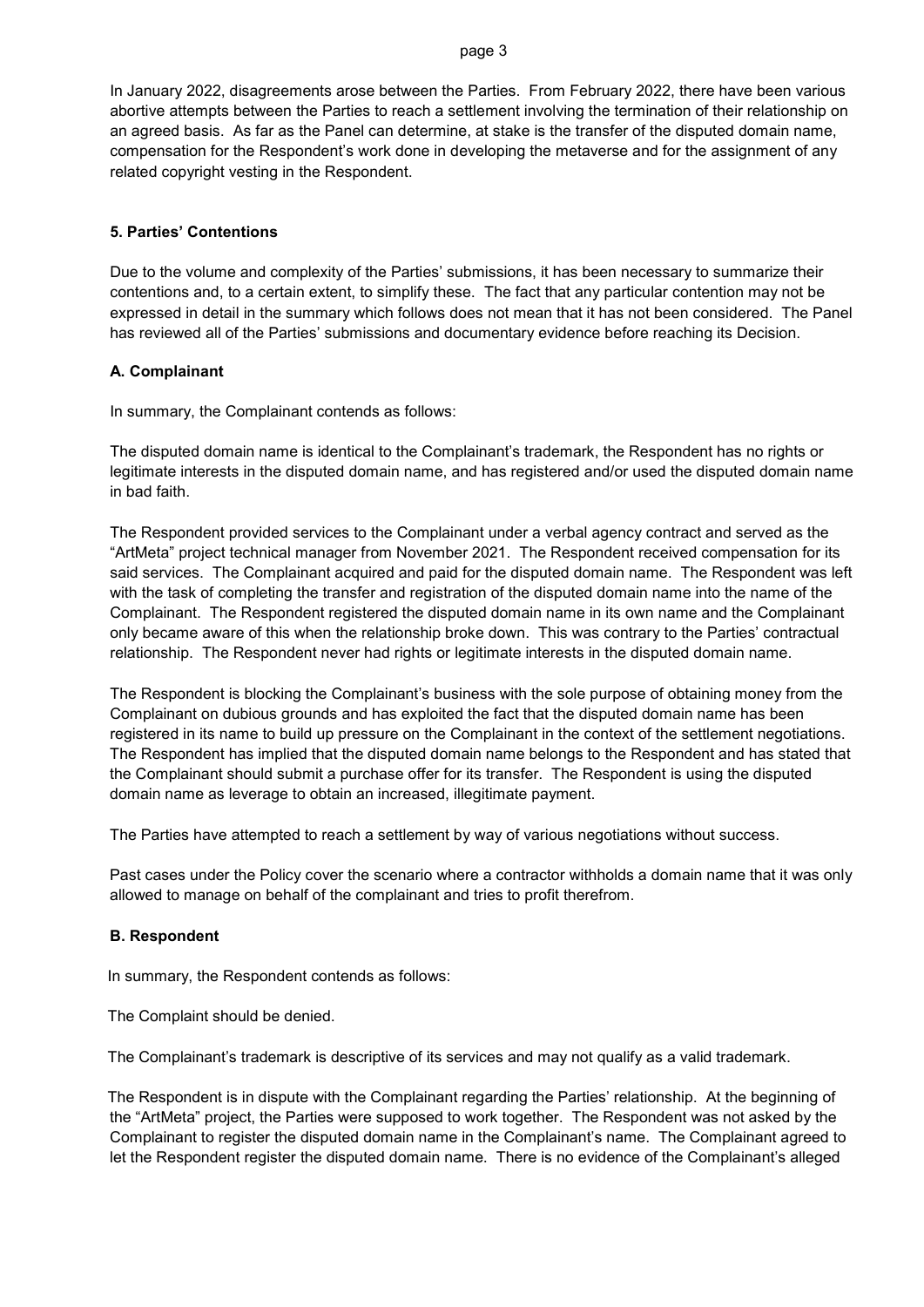request regarding the registrant name of the disputed domain name. As the Complainant bears the burden of proof, the Complainant's assertions regarding such request must be rejected.

The Respondent is the legitimate copyright owner of all content displayed at the website associated with the disputed domain name, including creating the metaverse code and visuals which are still under construction. The Complainant's payment of EUR 24,350 covers the work done but this does not amount to a copyright assignment. The Respondent is exercising a legitimate interest in maintaining control over its copyright works in the artistic metaverse and registered the disputed domain name under its name as it created the copyright works on the associated website. The Complainant merely financed the project.

It is untrue that M. Donnot was only the Complainant's technical manager. The disputed domain name was registered by N'Break, one of two companies in charge of registering the disputed domain name for the Complainant. The Respondent had no intention to obtain money from the Complainant to which it is not entitled. On the contrary, it intended to work with the Complainant. After M. Donnot recovered from illhealth, he learned of the Complainant's intention to eject the Respondent from the "ArtMeta" project. Knowing of M. Donnot's weakness, the Complainant sent a draft settlement agreement containing a copyright assignment provision. This was sent in bad faith. The Respondent was legitimate in its refusal of the offer and in negotiating a transfer of the disputed domain name for value. The offer and counter offers on this subject form part of normal negotiations, which do not prove any bad faith on the Respondent's part. The Respondent was surprised to see the Complainant seize Swiss jurisdiction to attempt to obtain a transfer of the disputed domain name pointing to a website containing the Respondent's copyrighted works. The Complainant is using its best efforts to put pressure on the Respondent to expel it from the project and benefit from its work.

# **C. Complainant's supplemental filing**

In its supplemental filing, the Complainant contends as follows:

The Respondent refers in the Response to Swiss court action but there are no current proceedings between the Parties in any jurisdiction. The Respondent has produced a draft brief of such an action but this is only a draft which has not been submitted to a court at this time. The Complainant will not initiate any court proceedings while the present administrative proceeding is pending. Said draft brief had been shared on a "without prejudice" basis and should not have been referred to in the present proceeding.

Legal proceedings that were initiated by the Complainant in Switzerland were filed in March 2022, but were withdrawn the same month on the basis of a proposed settlement agreement between the Parties. No judgment was rendered on substantive issues.

# **6. Discussion and Findings**

In terms of paragraph 4(a) of the Policy, for the Complaint to succeed, the Complainant must prove each of the following:

(i) the disputed domain name is identical or confusingly similar to a trademark or service mark in which the Complainant has rights;

(ii) the Respondent has no rights or legitimate interests in respect of the disputed domain name; and

(iii) the disputed domain name has been registered or is being used in bad faith.

## **A. Preliminary Matter: Complainant's Supplemental Filing and Court Proceedings**

Paragraph 12 of the Rules provides that it is for the panel to request, in its sole discretion, any further statements or documents from the parties it may deem necessary to decide the case. Unsolicited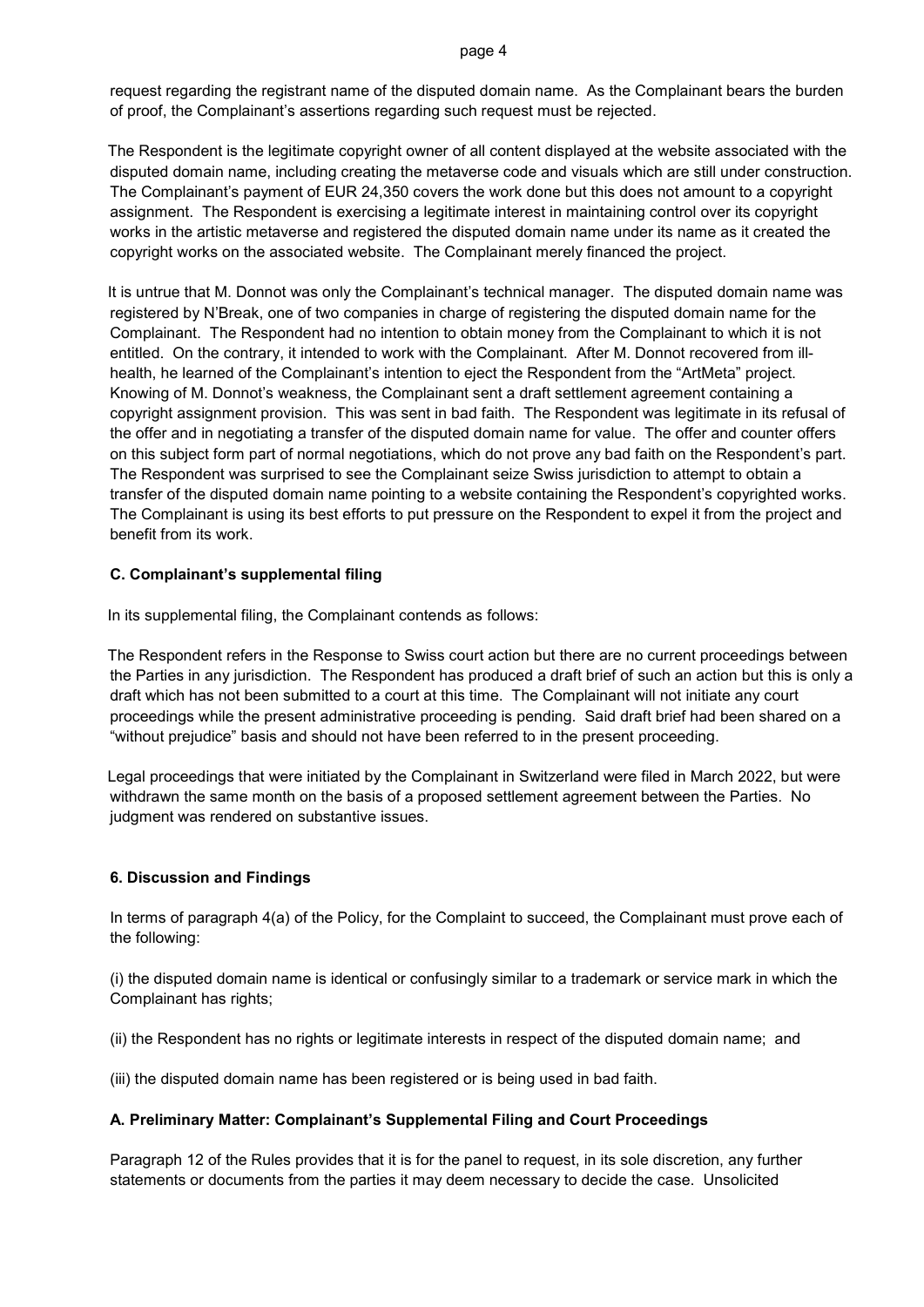supplemental filings may nevertheless be considered, according to the Panel's discretion (see *Pure Proactive Health, Inc. d/b/a Betr Health v. Kevin Appelbaum*, WIPO Case No. [DIO2020-0005\)](https://www.wipo.int/amc/en/domains/search/text.jsp?case=DIO2020-0005).

In the present case, the Complainant has submitted a brief supplemental filing to address the Respondent's reference to court proceedings in Switzerland. The Panel is content to admit the Complainant's supplemental filing on the basis that the Complainant could not reasonably have anticipated the nature of the Response on this topic when it filed the Complaint.

Turning to the nature of the supplemental filing, paragraph 18 of the Rules provides:

### "Effect of Court Proceedings

(a) In the event of any legal proceedings initiated prior to or during an administrative proceeding in respect of a domain-name dispute that is the subject of the complaint, the Panel shall have the discretion to decide whether to suspend or terminate the administrative proceeding, or to proceed to a decision.

(b) In the event that a Party initiates any legal proceedings during the Pendency of an administrative proceeding in respect of a domain-name dispute that is the subject of the complaint, it shall promptly notify the Panel and the WIPO Center. See Paragraph 8 above."

The following statement is noted in the "Other Legal Proceedings" section of the Response: "The Swiss jurisdictions were seized. The Zug court and the Zug Court of Appeal rejected the Complainant's case. The third legal action is currently pending." By contrast, the Complainant assures the Panel that no proceedings between the Parties are presently pending. Although the Respondent states that the Complainant has seized Swiss jurisdiction on three occasions, it does not provide details beyond including what appears to be a court writ in its Annex 5. The Complainant states that this document is merely a draft and has not been used to institute proceedings. The Panel accepts the Complainant's statement. The document has three notable features of being a draft, namely, it has a placeholder for the date, it does not appear to have been signed, and it contains no official markings from the court to which it is addressed.

While the draft writ has not been proceeded with, it appears that there has been previous litigation between the Parties, possibly relating to the disputed domain name, albeit that this is no longer pending. The Complainant notes that certain proceedings between the Parties were both instituted and terminated in March 2022 and that the termination was due to a proposed settlement. No further details of these proceedings have been supplied by either of the Parties. The Panel would have preferred to have understood their nature more fully and to have had more detail as to how and in what circumstances they were terminated, particularly as the Parties appear to be at odds as to whether final decisions were rendered, whether they were terminated for settlement or whether the Complainant's case was "rejected".

Nevertheless, there does not appear to be any court action currently pending between the Parties, and as the Parties have not elaborated further regarding the previous proceedings, the Panel does not see any reason why it would be inappropriate to proceed to a decision in the present administrative proceeding.

#### **B. Merits**

The present case essentially describes a business dispute which happens to have a domain name as its object. It is not a typical cybersquatting case. Nevertheless, the Complainant cites two previous cases under the UDRP, which has substantive similarities to the Policy, in support of its submission that the present case is suitable for a determination under the Policy.

In *Votorantim Participações S.A., Fibria Celulose S.A. v. Aracruz Celulose S.A., Franz Delboni, Netstructure Soluções Ltda.*, WIPO Case No. [D2012-1545,](https://www.wipo.int/amc/en/domains/search/text.jsp?case=D2012-1545) the domain name concerned had been handed over to the respondent as part of the management of some 400 domain names in terms of an express domain name management service agreement. The case followed several administrative proceedings filed by other parties against the same respondent in similar circumstances. The decision in one of the previous cases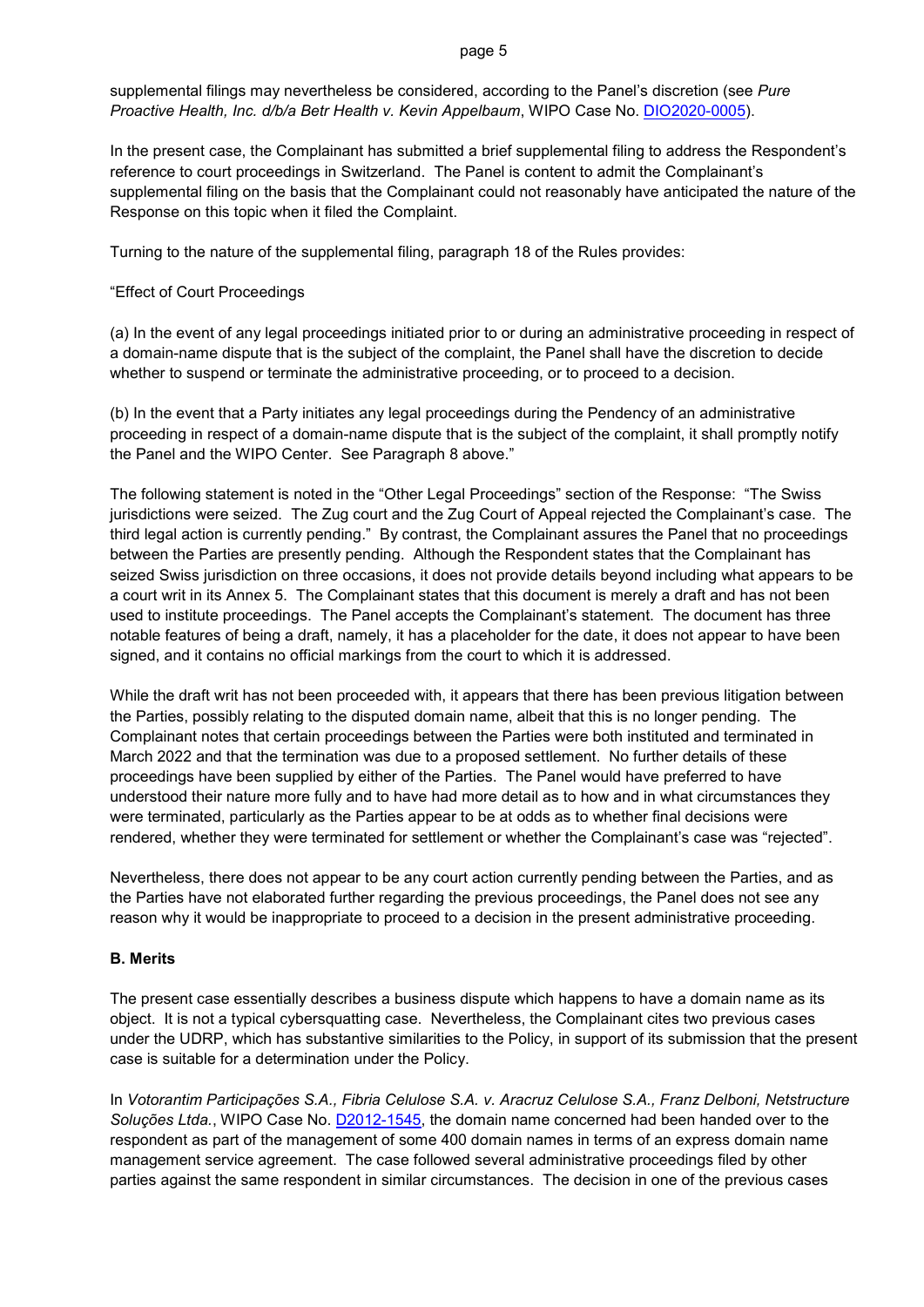noted that the respondent's service agreement made provision for the fact that it was merely a management agreement, conferring no intellectual property rights upon the respondent, such that the respondent had no legal rights over the domain names concerned. The respondent in the case did not engage with the administrative proceeding.

In *Nürmont GmbH v. PCC Heilbronn GbR Eberhard Düttra*, WIPO Case No. [D2001-0954,](https://www.wipo.int/amc/en/domains/decisions/html/2001/d2001-0954.html) the respondent was the Internet service provider and web host of the complainant. The respondent was instructed to develop a website for the complainant, for which the domain name concerned was required, but the respondent registered said domain name in its own name, after which the complainant began to use the domain name for said website. The respondent did not engage with the administrative proceeding and the panel noted that it had reached its decision without the benefit of the respondent's comments, and in doing so had assumed that the complainant's contentions were true.

It may immediately be noted from the synopses of the two cases cited by the Complainant that in neither of these was the nature of the business relationship between the parties, nor any other contentions within the complaints concerned, challenged by the respective respondents. Both of the contractual relationships described were characterized by the respective complainant as the normal agency relationship between a company and its domain name manager. In the present case, by contrast, the Respondent has replied in some detail to the Complainant's contentions along the lines that its relationship to the Complainant is something more than a mere domain name manager, such that it was permitted to register the disputed domain name in its own name when it was transferred from the party which sold it to the Complainant. The Respondent puts forward the "Light Paper", in which the Respondent's M. Donnot is described as a "Partner" and part of the "Founding Team" of the "ArtMeta" project, and submits that the Complainant was the financier of the project "like a movie producer", while the Respondent "created the metaverse". This suggests a more complex relationship than that described in the two previous cases cited by the Complainant.

It appears to the Panel that the Respondent is characterizing the relationship between the Parties as something akin to a partnership or joint venture in which each of the Parties was making a substantial contribution to the "ArtMeta" project. While the Complainant contends for an agent/client relationship, and also an employment relationship, it accepts that the basis for the Parties' dealings was verbally agreed, and was not reduced to writing at any point. Despite attempts to negotiate, the Parties have failed to agree on an *ex post facto* settlement agreement which might have clarified their relationship. The documentary evidence, such as it is, is not conclusive. The invoices prepared by the Respondent could be suggestive of an agency agreement but, equally, it is not unusual in partnerships or joint ventures for ancillary services to be supplied by one or other of the partners to the partnership or joint venture vehicle in furtherance of its objects. Equally, the "Light Paper", while of unknown date and provenance, suggests that the Respondent might have been something more to the "ArtMeta" project than a web developer or employee.

The Panel has reached the conclusion that it is not in a position to determine the nature of the Parties' business relationship and whether or not such arrangement did or did not entitle the Respondent to place the disputed domain name into its own name upon transfer from the selling party. As was noted in an early case under the related UDRP, *The Thread.com, LLC v. Jeffrey S. Poploff,* WIPO Case No. [D2000-1470,](https://www.wipo.int/amc/en/domains/decisions/html/2000/d2000-1470.html) panels under the Policy are not a general domain name court, and the Policy is not designed to adjudicate all disputes of any kind that relate in any way to domain names. Rather, the Policy is narrowly crafted to apply to a particular type of abusive registration.

Given that the business relationship between the Parties was agreed verbally, the present dispute is better suited to resolution in the courts, where the Parties would have the benefit of oral testimony and crossexamination, as well as discovery procedures and *interim* remedies. Accordingly, while the Panel finds that the case is unsuitable for determination under the Policy, the present Decision should not be taken as a specific endorsement of the case adopted by either of the Parties in their respective pleadings, and it is not addressed to any particular forum that may ultimately be seized of the matter.